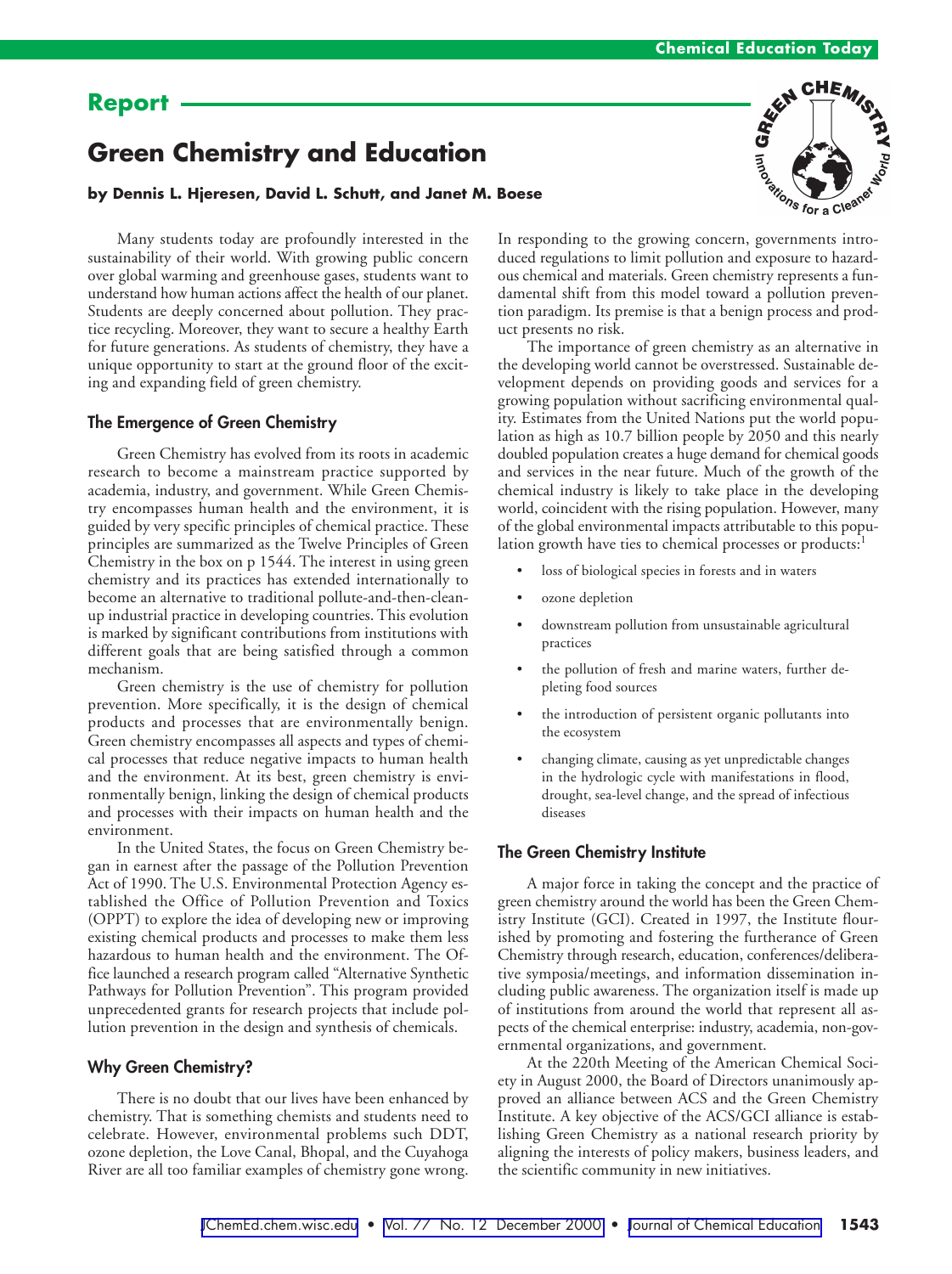## **Report**

### **Educational Materials and Resources**

One factor that is greatly speeding the incorporation of pollution prevention into industrial manufacturing processes is the development of green chemistry curriculum materials. The chemical industry is discovering that when their chemists are knowledgeable about pollution-prevention concepts, they are able to identify, develop, and implement techniques that reduce pollution and *costs.* To facilitate the inclusion of green chemistry into the classroom, the ACS Division of Education and International Activities and EPA-OPPT jointly designed materials to provide succeeding generations of chemists with the skills and knowledge to practice green chemistry. Some of these educational materials are listed on p 1546. While the primary audience of these materials is undergraduate and graduate chemistry students, the audience may also include professional chemists, K–12 students, and the general public.

Additional key educational tools in shaping interest in Green Chemistry are dedicated fellowships, scholarships, and research grants. These funds allow students and faculty to focus sustained attention on specific research tasks (see p 1547 and p 1554). Similarly, attending workshops, symposia, and conferences allows students, teachers, and researchers alike to gain an in-depth understanding of green chemistry. A listing of upcoming conferences is available at *[http://www.acs.org/](http://www.acs.org/education/greenchem/resources.html#conferences) [education/greenchem/resources.html#conferences](http://www.acs.org/education/greenchem/resources.html#conferences)* and at *[http://](http://www.lanl.gov/greenchemistry/conf.html.) [www.lanl.gov/greenchemistry/conf.html](http://www.lanl.gov/greenchemistry/conf.html.)*.

ACS and GCI in partnership with the International Union of Pure and Applied Chemistry (IUPAC) will sponsor the CHEMRAWN XIV World Conference on Green Chemistry, "Toward Environmentally Benign Processes and Products".<sup>2</sup> The Conference, which will be held in Boulder, Colorado, July 9–13, 2001, will bring together leaders from governments, industry, and academia. The purpose is to formulate a path for sustainable development where upstream pollution prevention is used to create a balance between economic development and environmental protection. The meeting is open to the public, and a strong student program makes CHEMRAWN XIV a powerful educational and networking opportunity.

The GCI also disseminates information through a Web site and email list-server.<sup>3</sup> The Web site provides information on GCI; Green Chemistry activities worldwide; and links to government, industry, and academic Web sites with related information. The email list-server links more than 300 participants in a common system, allowing rapid dissemination of information such as job openings and upcoming conferences as well as a venue through which to pose questions to subject-matter experts.

## **The Future**

There is no doubt that the emerging area of green chemistry has identified scientific principles, approaches, and methodologies that have demonstrated the most positive aspects of chemistry. While the successes of green chemistry thus far seem quite large in terms of quantitative benefit to human

health and the environment, they are merely the tip of the iceberg when compared to the potential. To reach this full potential, greater awareness, adoption, and development of green chemistry practices are necessary.

Sustainable economic development depends on the chemical industry to produce a vast array of products and processes. Yet despite years of impressive improvements in

## **Twelve Principles of Green Chemistry4**

**Prevention:** It is better to prevent waste than to treat or clean up waste after it has been created.

**Atom Economy:** Synthetic methods should be designed to maximize the incorporation of all materials used in the process into the final product.

**Less Hazardous Chemical Syntheses:** Wherever practicable, synthetic methods should be designed to use and generate substances that possess little or no toxicity to human health and the environment.

**Designing Safer Chemicals:** Chemical products should be designed to effect their desired function while minimizing their toxicity.

**Safer Solvents and Auxiliaries:** The use of auxiliary substances (solvents, separation agents, etc.) should be made unnecessary wherever possible and innocuous when used.

Design for Energy Efficiency: Energy requirements of chemical processes should be recognized for their environmental and economic impacts and should be minimized. If possible, synthetic methods should be conducted at ambient temperature and pressure.

**Use of Renewable Feedstocks:** A raw material or feedstock should be renewable rather than depleting whenever technically and economically practicable.

Reduce Derivatives: Unnecessary derivatization (use of blocking groups, protection/deprotection, temporary modification of physical/chemical processes) should be minimized or avoided if possible, because such steps require additional reagents and can generate waste.

**Catalysis:** Catalytic reagents (as selective as possible) are superior to stoichiometric reagents.

**Design for Degradation:** Chemical products should be designed so that at the end of their function they break down into innocuous degradation products and do not persist in the environment.

**Real-Time Analysis for Pollution Prevention:** Analytical methodologies need to be further developed to allow for real-time, in-process monitoring and control prior to the formation of hazardous substances.

**Inherently Safer Chemistry for Accident Prevention:** Substances and the form of a substance used in a chemical process should be chosen to minimize the potential for chemical accidents, including releases, explosions, and fires.

Reprinted with permission of Oxford University Press.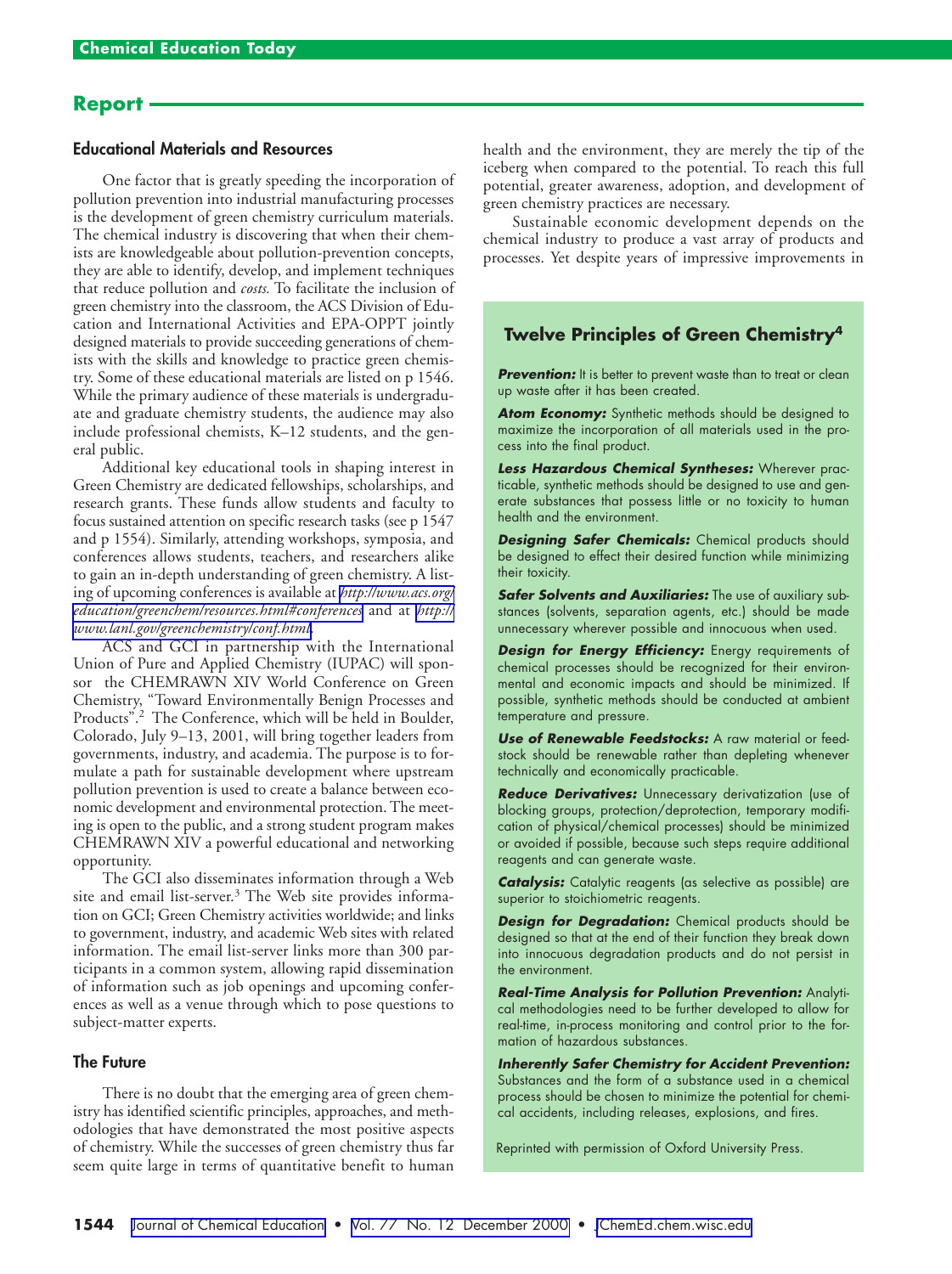**ad**

**B&W**

**Web Assign**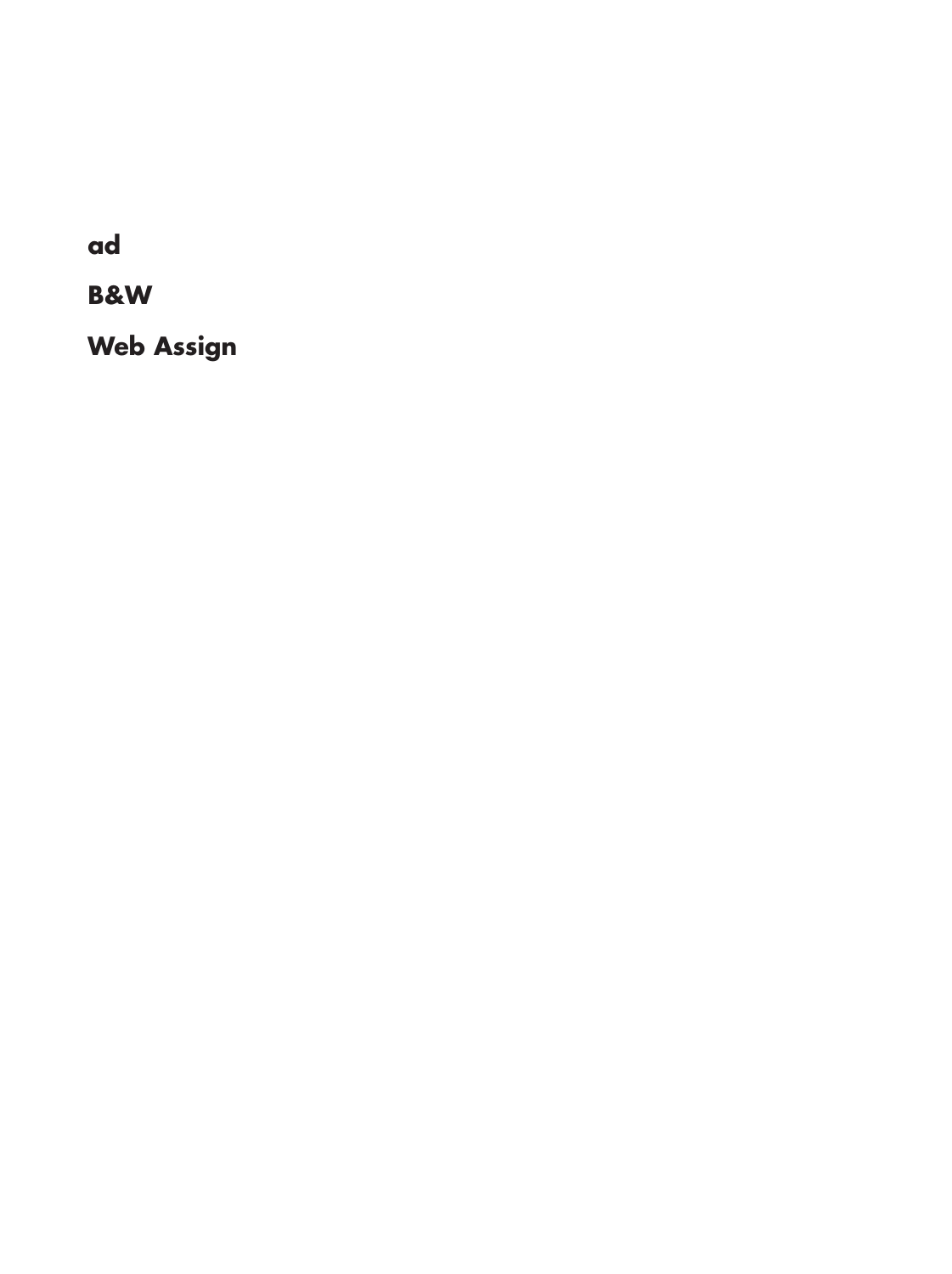## **Green Chemistry Teaching Materials**

## **Educational Materials from ACS**

The ACS Division of Education and International Activities, in partnership with the U.S. Environmental Protection Agency Office of Pollution Prevention and Toxics, is developing and disseminating educational materials related to green chemistry. In the two years of this cooperative agreement, the project worked with a number of individuals with expertise in green chemistry to produce classroom resources and to disseminate information about green chemistry through workshops, meetings, and symposia.

### Available Resources

Annotated Bibliography on Green Chemistry (Version 1.0, 1999) by John C. Warner, Elizabeth Brown, and Carlos Tassa. The bibliography is intended as a general reference tool for use in the chemistry curriculum and not as an exhaustive data base on green chemistry. It has been posted as a searchable data base to the ACS Education Web page [http://center.acs.org/](http://center.acs.org/applications/greenchem/) app[lications/greenchem/](http://center.acs.org/applications/greenchem/). The data base will be updated and enlarged periodically. The Bibliography is available only on the World Wide Web, not on paper.

Real-World Cases in Green Chemistry by Michael C. Cann and Marc E. Connelly (published 2000). This 72-page book is designed to be used in a variety of undergraduate courses or as a resource of specific examples of redesigning chemical products and processes. It contains descriptions of ten projects that have won or been nominated for Presidential Green Chemistry Challenge awards. Also included are references and questions at the end of each case and a Notes to Instructors section at the end of the text. Additional information is at [http://www.acs.org/](http://www.acs.org/education/greenchem/cases.html) [education/greenchem/cases.html](http://www.acs.org/education/greenchem/cases.html).

Green Chemistry: Innovations for a Cleaner World is a 15-minute videotape (May/June 2000) that features the three winners of the Presidential Green Chemistry Challenge Awards. The video can be used independently or as a supplement to Real-World Cases in Green Chemistry. Available fall 2000.

Green Chemistry: Economic and Environmental Benefits is a new ACS short course that was first presented at the ACS National Meeting in Washington, DC. The developers and presenters of this course were Paul Anastas, Mary Kirchhoff, and Tracy Williamson; all are affiliated with EPA.

Green chemistry articles or examples have been included in various other ACS publications:

Chem Matters, the magazine for high school chemistry students, has highlighted green chemistry through, for example, an overview of the Presidential Green Chemistry Challenge Award winners, and a feature on the use of liquid  $CO<sub>2</sub>$  for dry cleaning.

In Chemistry, the magazine for ACS Student Affiliates, featured green chemistry articles in 1998 and 1999.

The third edition of Chemistry in Context, released in the fall of 2000, includes examples of green chemistry throughout. Similarly, future texts published by ACS Education Division will include green chemistry examples.

### Resources in Development

Resources in development for publication by ACS in 2001–2002 include Web dissemination of green chemistry labs, publication of green chemistry demonstrations, green chemistry teaching modules for high school chemistry teachers, a green chemistry speakers roster, publication of readings in green chemistry, and green chemistry video resource for high school classes.

## **JCE Resources for Incorporating Green Chemistry into Teaching**

The Journal has published these articles on green chemistry:

Green Chemistry in the Organic Teaching Laboratory: An Environmentally Benign Synthesis of Adipic Acid, Scott M. Reed and James E. Hutchison, [J. Chem. Educ.](http://jchemed.chem.wisc.edu/Journal/Issues/2000/Dec/abs1627.html) **2000,** 77, 1627.

The Cost of Converting a Gasoline-Powered Vehicle to Propane: An Excellent Review Problem for Senior High School or Introductory Chemistry, Michael P. Jansen, [J. Chem. Educ.](http://jchemed.chem.wisc.edu/Journal/Issues/2000/Dec/abs1578.html) **2000,** 77, [1578.](http://jchemed.chem.wisc.edu/Journal/Issues/2000/Dec/abs1578.html)

Bringing State-of-the-Art, Applied, Novel, Green Chemistry to the Classroom by Employing the Presidential Green Chemistry Challenge Awards, Michael C. Cann, [J. Chem. Educ.](http://jchemed.chem.wisc.edu/Journal/Issues/1999/Dec/abs1639.html) **1999,** 76, [1639.](http://jchemed.chem.wisc.edu/Journal/Issues/1999/Dec/abs1639.html)

Microscale Chemistry and Green Chemistry: Complementary Pedagogies, Mono M. Singh, Zvi Szafran, and Ronald M. Pike, [J. Chem. Educ.](http://jchemed.chem.wisc.edu/Journal/Issues/1999/Dec/abs1684.html) **1999,** 76, 1684.

Introducing Green Chemistry in Teaching and Research, Terrence J. Collins, J. Chem. Educ. **1995,** 72, 96.

## **World Wide Web Resources**

Some Web sites that may be useful for those trying to incorporate green chemistry into their teaching appear below. All were accessed at press time (October 2000).

Green Chemistry Resources, ACS homepage: <http://www.acs.org/education/greenchem/> From there go to Web sites, Awards, Conferences, Calendars

Green Chemistry Institute: <http://www.lanl.gov/greenchemistry/>

EPA's Green Chemistry Program: <http://www.epa.gov/greenchemistry/>

Green Chemistry, a journal of the Royal Society of Chemistry: <http://www.rsc.org/is/journals/current/green/greenpub.htm>

Green Chemistry Resources on the Internet, published in the February 2000 issue of Green Chemistry: <http://www.rsc.org/is/journals/current/green/GC002001.htm>

Green Chemistry Network: <http://chemsoc.org/networks/gcn/>